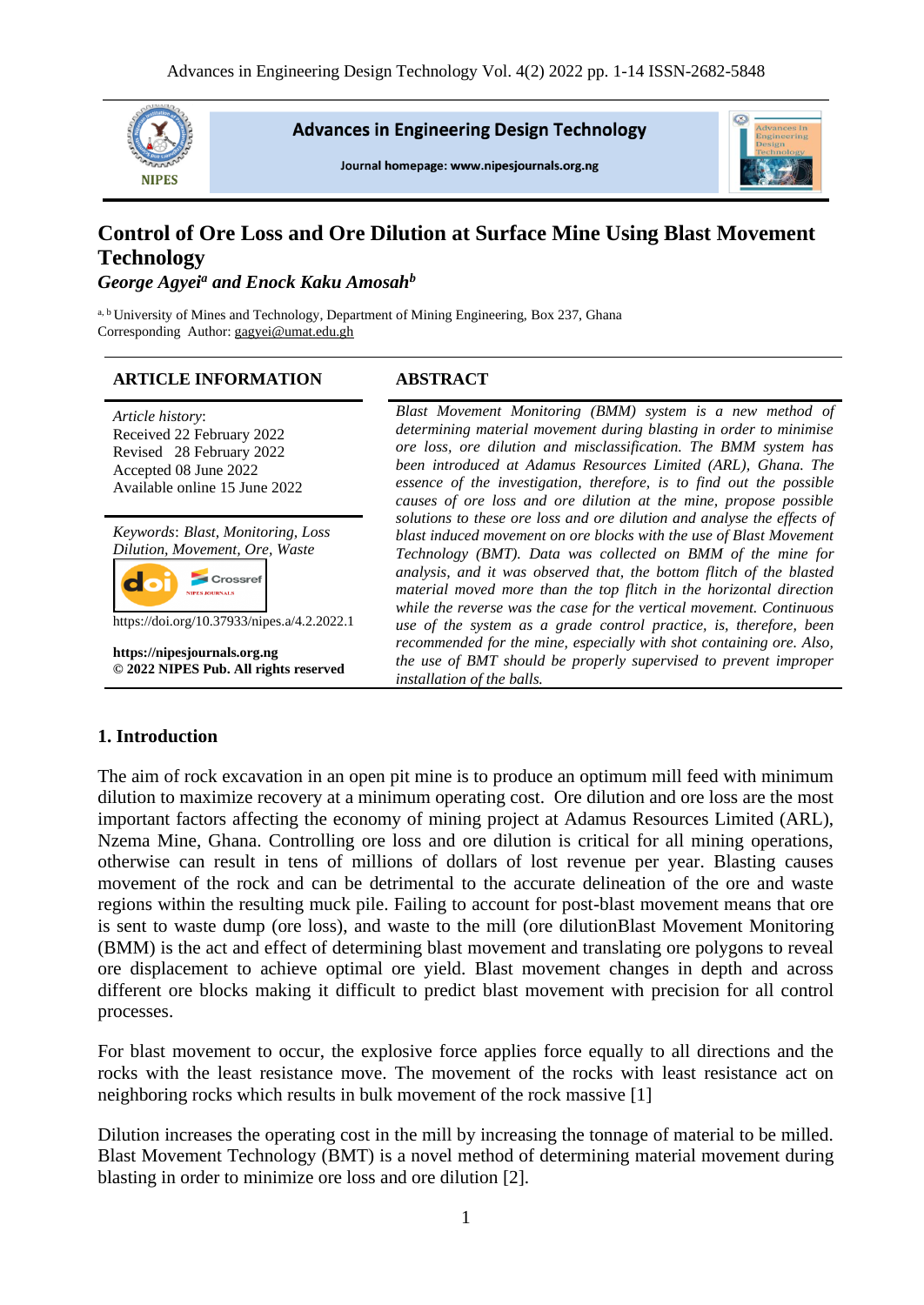Results in [3] qualified the blast movement at three major porphyries and manto copper mines in South America. The Author did a comparative analysis of in Situ polygons to the translated polygons to evaluate the effect of blast movement or ore loss, dilution and misclassification; and how even low values of ore loss up to 5% can have a significant financial loss to the mining operations.

Blast movement analysis in [4] found that the ore loss that would occur at selected ore blocks by using blast movement monitors and polymer pipes It was revealed that the pipe tracking resulted in poor recovery of 32 percent as compared with 92 percent for BMM.

Damang Mine determine range of movement between  $1.9 - 4.5$ m however, with the application of BTM, there has been a reduction in dilution, ore loss.

The authors in [5] identified blast-induced dilution as a significant grade control problem. This study determined the possible causes of ore loss and ore dilution at ARL with the use of Blast Movement Technology (BMT).

A number of mine sites and research institutions have used a range of measurement techniques with varying degrees of successes. The measurement methods can be categorised by the type of marker employed as follows: passive visual ones such as sand bags, chains and pipes, and remote detection systems, [6].

In Ghana, the use of BMM system at Newmont Ghana Gold Ltd., Ahafo Mine was validated in 2011. This work studied the application of the system at Adamus Resources Limited, Nzema Mine and analysed the benefit of the implementation of the system.

# **1.1 location and geology of the study area**

In the Southwest part of Ghana, the Nzema Gold Mine is located approximately 70 km from Takoradi that is the Southern end of the Ashanti Gold Belt, hence the name Southern Ashanti Mine Gold Project, Ghana [7].

It is approximately 280 km West of the capital city Accra, Ghana and less than 20 km from the coast of Esiama. About 225 km from Accra on the main coast highway to Takoradi, 79 km of paved road to the Teleku Bokazo township and a further 8 km on the well maintained, weathered dusty mine access road. The mine project site can be accessed, between the village of Aluku and Salman. The regional access to the Nzema Gold Project is shown in Fig. 1.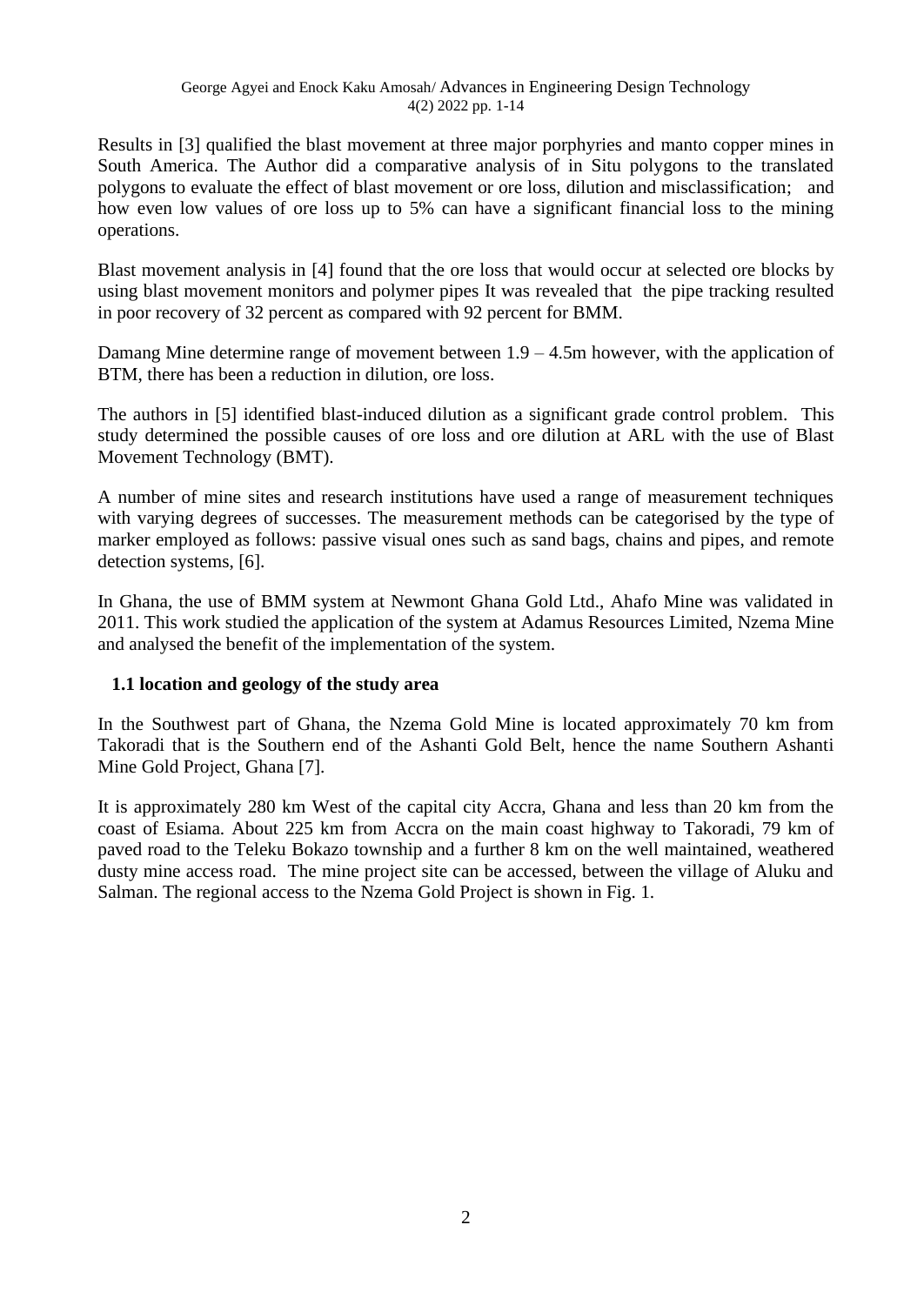

**Fig.1 Access to the Nzema Gold Mine, Source: [7]**

The volcanic and volcanoclastic component of the meta-volcanic Birimian stratigraphy is characterised by weakly developed bedding and early cleavage. [8]. Proximal to the Ankobra lineament, the meta-sedimentary sequence is more strongly deformed with the development of a penetrative foliation, crenulation cleavage and extensive small-scale tight to isoclinal folding. There exist boudinage quartz veins within the more ductile phyllite. Fracturing and network veining of more competent greywacke cataclastic textures are locally developed along the axes of deformation with tectonic fabric and rotated feldspars defining a dominantly dextral sense of movement [8].

Drilling at Salman suggests the presence of several sub-parallel shears including the Salman shear developed along contact between graphitic phyllite and greywacke. Fold hinges principally plunge at moderate angles to the south-southwest. Intense quartz veining is developed as stockworks within zone of significant deformation providing some insight into the deformational history and paragenesis of mineralised occurrences [9].

The mineralisation at the Nzema Gold Mine is within the Birimian rocks with minor granitic intrusions, bounded by large granitoid bodies to the west and east. The Birimian Supergroup is divided into a series of narrow northeast striking, laterally extensive volcanic "belts" separated by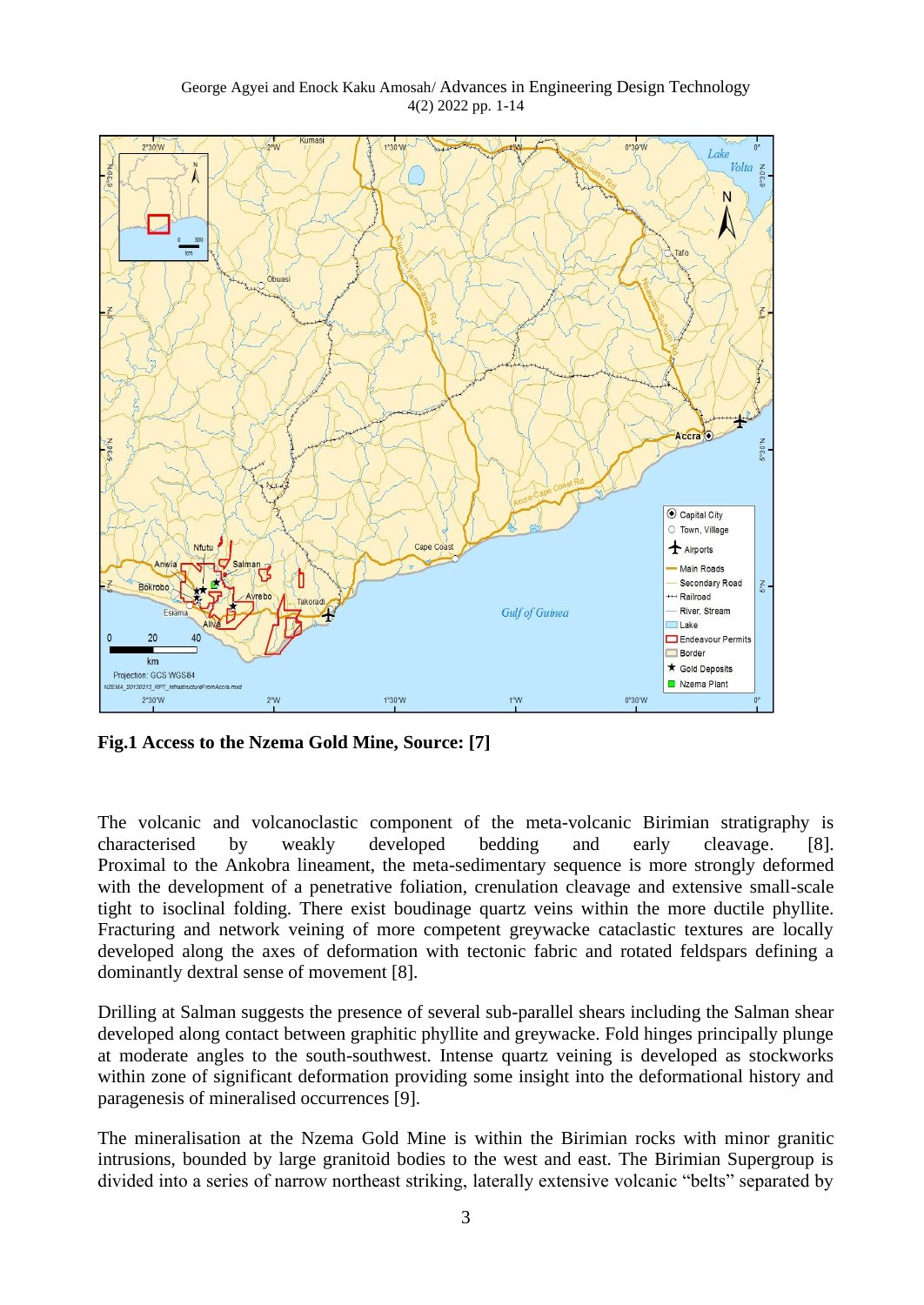broader sedimentary "basins". Regional northeast striking shear zones that parallel the belt appear to be fundamentally important in the development of the Birimian gold deposits for which Ghana is well known such as Ashanti, Prestea-Bogoso, Konongo and Bibiani. The mineral deposits on the property include Salman Trend and Adamus deposits and also several smaller deposits (Bokrobo, Akropon, Nfutu, Aliva and Avrebo) [9].

Salman Trend gold deposits are believed to be associated with the same belt margin shear zones that host the other Ashanti Belt gold deposits and has many characteristics typical of these deposits. The Salman Shear Zone has placed Birimian greywacke and phyllite packages in contact. The Salman Trend gold deposits occur along a 9 km segment of the shear zone. While the Salman Shear Zone appears to be the main locus of gold mineralisation, pockets of gold mineralisation have been identified on or adjacent to other faults and structural features within the area.

The Adamus deposit is hosted by a northwest striking, northeast dipping package of greywacke (footwall) and interbedded greywacke-phyllite (hanging wall). In the western (footwall) part of the deposit, gold mineralisation is also hosted by a steeply northeast dipping granite dyke that gradually converges on the hanging wall to the northwest. The few facing directions observed suggest the metasedimentary package is overturned [13].

# **2. Methodology**

The study utilised secondary data from ARL. Primary data was also collected from field studies using BMM instrument processing. The analyses of data were done using BMM Explorer and Surpac Software also from the Mine.

The Blast Movement Technology is more accurate in the monitoring of blast since x, y, and z axis displacement of the ore blocks can be determined. Two main procedures were followed when applying the Blast Movement Technology in mining namely Pre and Post Blast Procedures (Fig.2).

# **2.1. Pre-Blast Procedures**

This entails all the processes and preparatory actions that were done before installing the BMMs. The following were the procedures involved:

- i. Planning and drilling of monitor holes: The monitoring balls holes were drilled alongside the actual blast holes that contained the blasting explosives. The holes were drilled midway from blast holes to minimise the impact of the blast on the balls installed in them. The diameter of monitor holes drilled was about 128 mm, against 98 mm of the BMMs to ensure they don't get stuck midway in the hole during installation.
- ii. Surveying holes and installing BMMs: The drilled monitor holes were surveyed with the aid of a flitch plan of the blast area and their corresponding depths were measured. The depth of monitor holes drilled was about 6 m. Installation of the BMMs was done in flitches with the lower flitch at a depth of 4.5 m and the upper flitch at a depth of 1.5 m from the hole collar. Drilled holes were filled with chippings to attain the required depth for installation. After the holes were surveyed, the BMMs were activated by the activator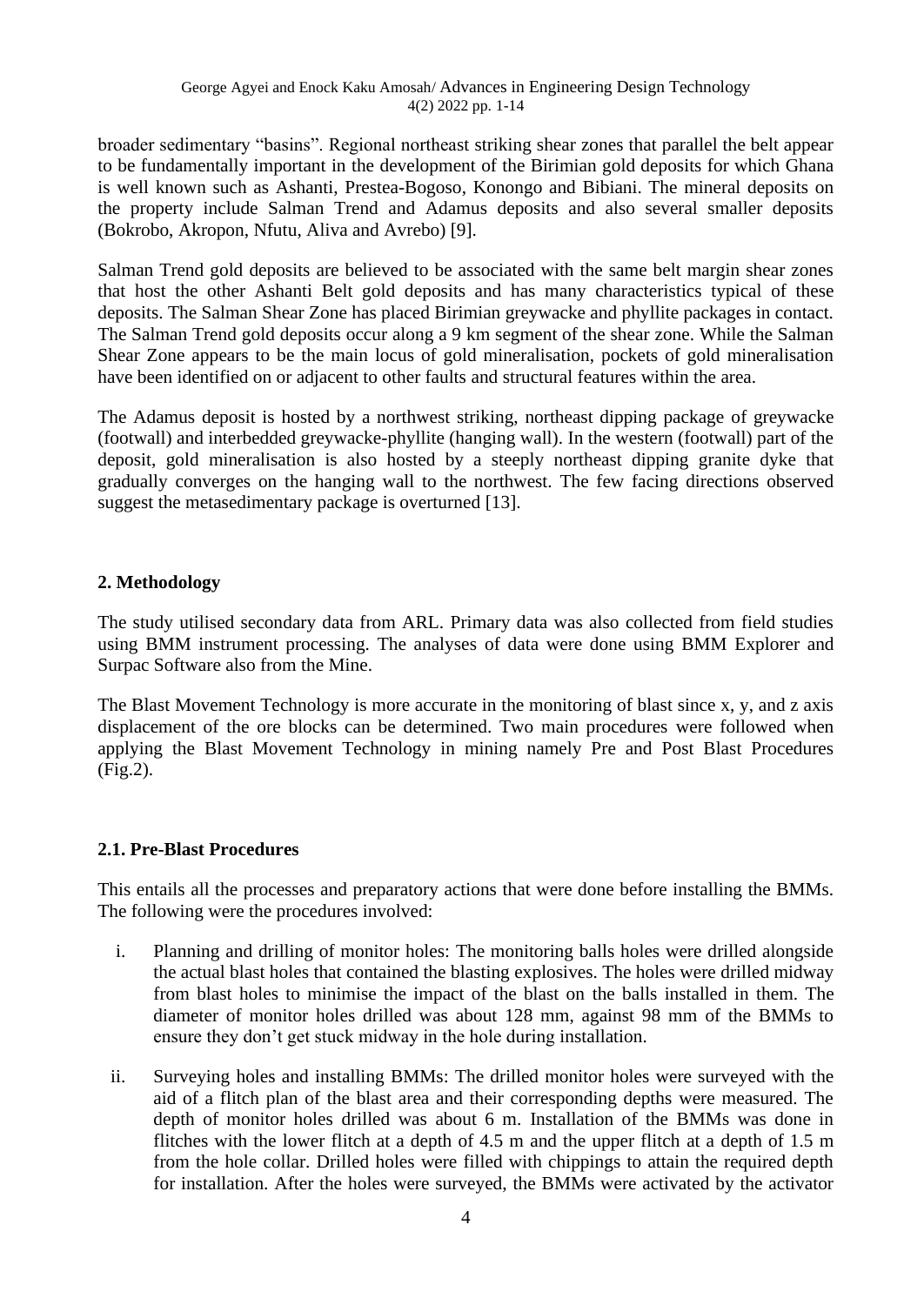and installed. In wet holes, the BMMs were placed in a rubber mesh with chippings at the bottom to increase their total weight. This enabled the balls to sink to the bottom of the water.

- iii. Recording of depth and signal strength: After the installation of the BMMs, their depth from the collar of the hole and range of installation were recorded and stored by the BMM system. This was performed by holding the system over the monitoring hole and levelling it to obtain accurate readings; and
- iv. Backfilling of BMM holes: After the above procedures were done, the holes were then backfilled with chippings to the collar of the hole; completely covered and marked.

# **2.2 Post Blast Procedures**

This sub-section evaluates covers all the steps followed in the detection of the installed BMMs and the analysis of the movement and translation of orebodies after blasting. The following were the procedures involved:

- i. Location of BMMs: After blasting was done, to be able to monitor the displacement that occurred, the first thing that was done was to locate the installed BMMs. A starting location was found, it was best to make reference to the blast plan since it contained the various BMMs colour used and their installed location. The detector was switched on and the detection of installed BMMs was started on a higher range to finds peak signal. The detector beeped and displayed graphic highs and lows when it sensed an installed BMM ball nearby. As the detector got closer to the vicinity of the BMM, the beeping got louder with an increase in the highs of the graph on the display detector. In order to validate readings after location of the various BMMs, the signal was checked in all directions by swinging the detector to the right, left, front and back side from the exact position where the detection was made. The signals increased in each direction away from the point of location.
- ii. Survey BMM location: After all the BMMs were detected, validated and recorded, the positions of detection were marked by the use of a marker spray and the coordinates of those positions were picked up by the surveyors to be processed using the BMM Explorer software in order to know the exact degree of displacement of the orebody.

The BMM Explorer software was provided with all the details of the blast which are as follows: Blast identification, blast date (dd/mm/yy), hole diameter (mm), bench height (m), spacing and burden (m), delay timing (ms), powder factor  $(kg/m<sup>3</sup>)$ , type of explosive, type of initiation, rock type, hole depth (m), and stemming length (m).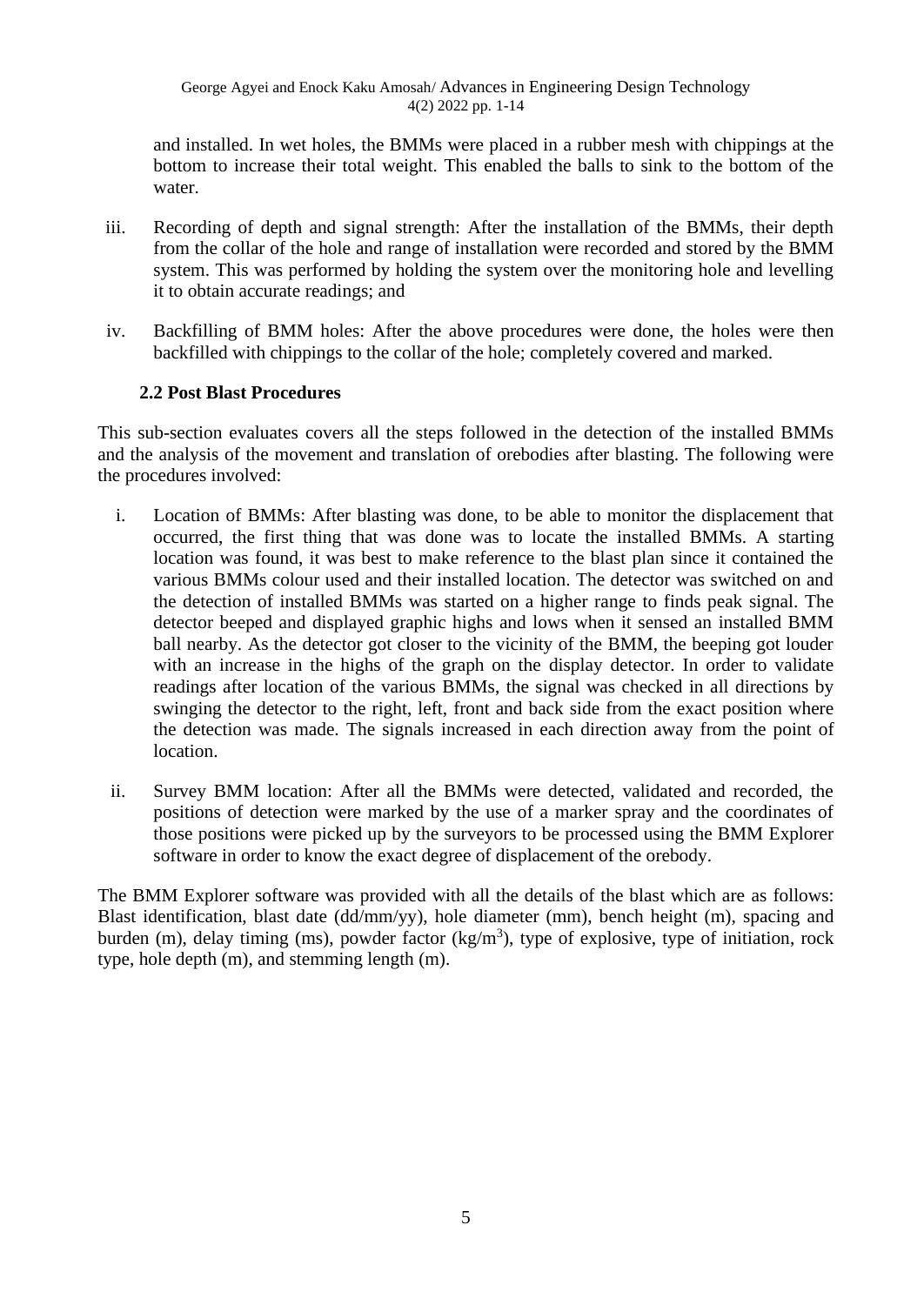George Agyei and Enock Kaku Amosah/ Advances in Engineering Design Technology 4(2) 2022 pp. 1-14



#### **Fig. 2 Percentage of Ore Dilution and Ore Loss of Various Blocks Relative to the Positions of the Pre-Blast Ore [10]**

Ore mark out involved the process of demarcating the various ore zones after the orebodies have been displaced by blasting. Surveyors pegged the contacts of the orebodies by considering the new location (coordinates) of the blast monitoring balls' point after blast, after which flagging tapes were used to delineate the various ore zones. Blasting usually covered a depth of 6 m. Coordinates forming the corners of the waste with reference to the block model plan were determined. After ore mark out, the excavation of blasted material to the various destinations followed. Fig. 2 shows an actual block translation before and after blast, potentially 28 013 t and 26 935 t of ore are loss and diluted respectively.

Ore spotting on the other hand involved the process of directing the excavator operator to mine selectively thus to dig ore and waste materials separately to prevent them which may lead to ore losses or ore dilution and also ensuring the appropriate destinations of the materials mined. Communication with the excavator operators was done using Motorola radio and other signals understood by the operators. The operators were communicated to dig at correct angles to prevent the mixing of ore with waste. Also records of the cycle time of the various dump trucks transporting the material from the pit to the various destination were taken. It was ensured that the appropriate flags which symbolised the type of material being mined were put in place. The signage representing the material type mined was placed in front of the dump truck corresponding with the material being fed into it. Basically, it was a good practice mining from the hanging wall towards the footwall. Conventionally at Nzema Gold Mine, red denotes ore of high grade, yellow for low grade, lemon green for marginal grade and blue for waste (Table 1).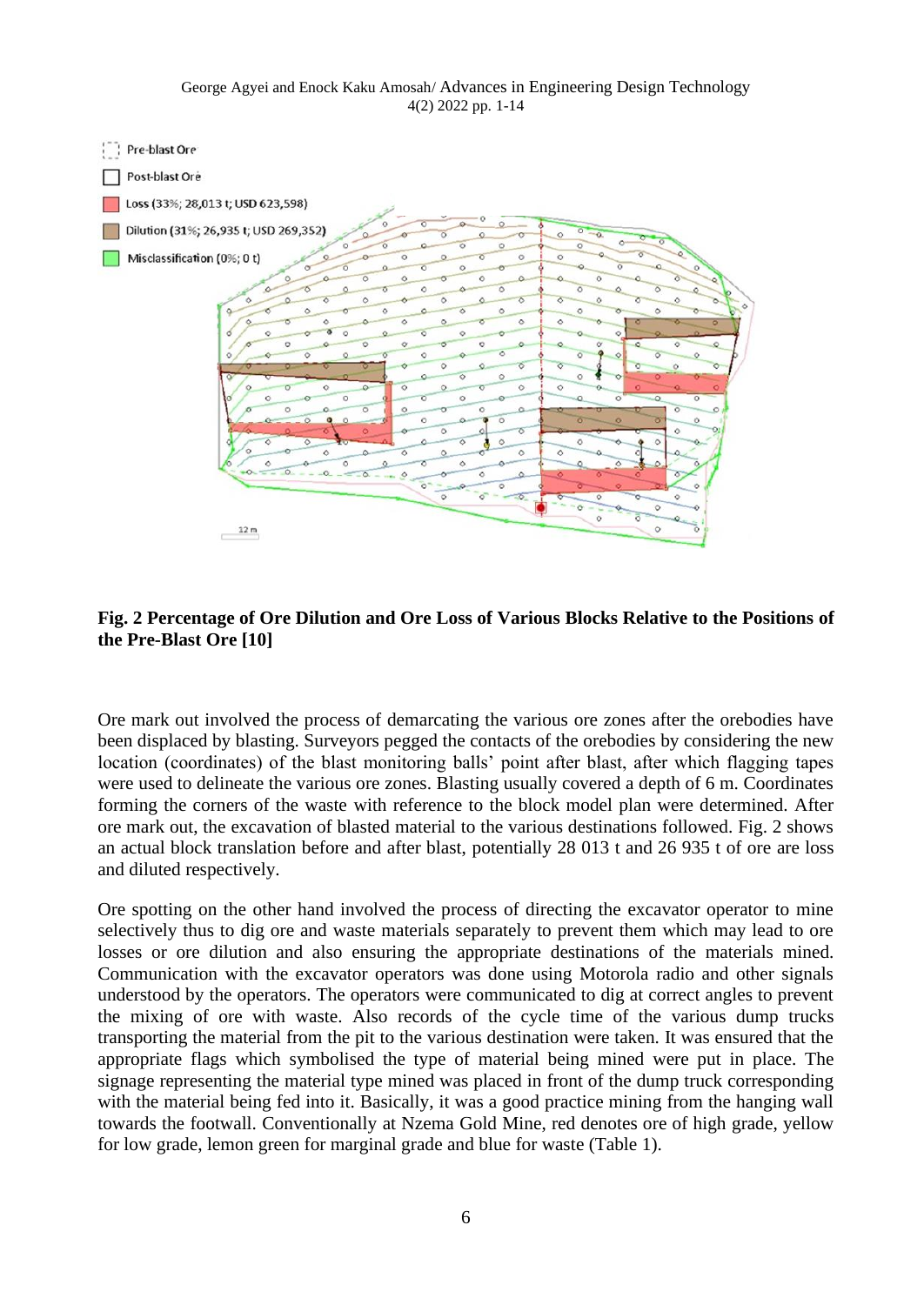| <b>GRADE</b>    | $\mathbf{R}$ ANGE $(\mathbf{m})$ | <b>COLOUR</b> |
|-----------------|----------------------------------|---------------|
| Waste           | < 0.49                           | Blue          |
| Marginal Grade  | $0.5 - 0.69$                     | Lemon Green   |
| Low Grade       | $0.7 - 0.79$                     | Yellow        |
| Low Rom         | $0.8 - 1.499$                    | Red           |
| <b>High Rom</b> | >1.50                            | Cornflower    |

| Table 1 Grade and Colour Categorisation at Nzema Gold Mine (Adamus Pit) |  |
|-------------------------------------------------------------------------|--|
|-------------------------------------------------------------------------|--|

# **3. Results and Discussion**

From the field work performed at the Adamus Pit, three blasts were monitored. A total of 15 BMM balls were installed with all balls recovered after the blasts. A summary of the data from these three blasts and their graphical presentations are shown in Tables 2-4 and Figs. 3-7 respectively.

From the data acquired on the monitoring of blast shot of the three-blast monitored, various graphs were plotted for them. It can be seen that 946 shot 20 (Table 2), had an average 3D displacement of 2.773 m to the west of the original position of the ore blocks and if this was not known, it would have been mined as waste there by contributing to ore loss and ore dilution for that particular ore block. A clear understanding of this can be seen from Fig. 3 which shows the movement of the various ore blocks in the blast panel after blast.

In 952\_shot\_17 (Table 3), there was an average 3D displacement of 3.593 m to the west of the original position of the ore blocks as shown in Fig. 4. An increase in the displacement value indicates a lesser resistance to the explosives offered by the rock available at that location. There was an interbedding of greywacke and phyllite which made it less resistant to the explosives compared to that of the more competent greywacke rocks of 946\_shot\_20 (Table 2). The average displacement measured allowed for the correct mining of waste and ore to prevent dilution.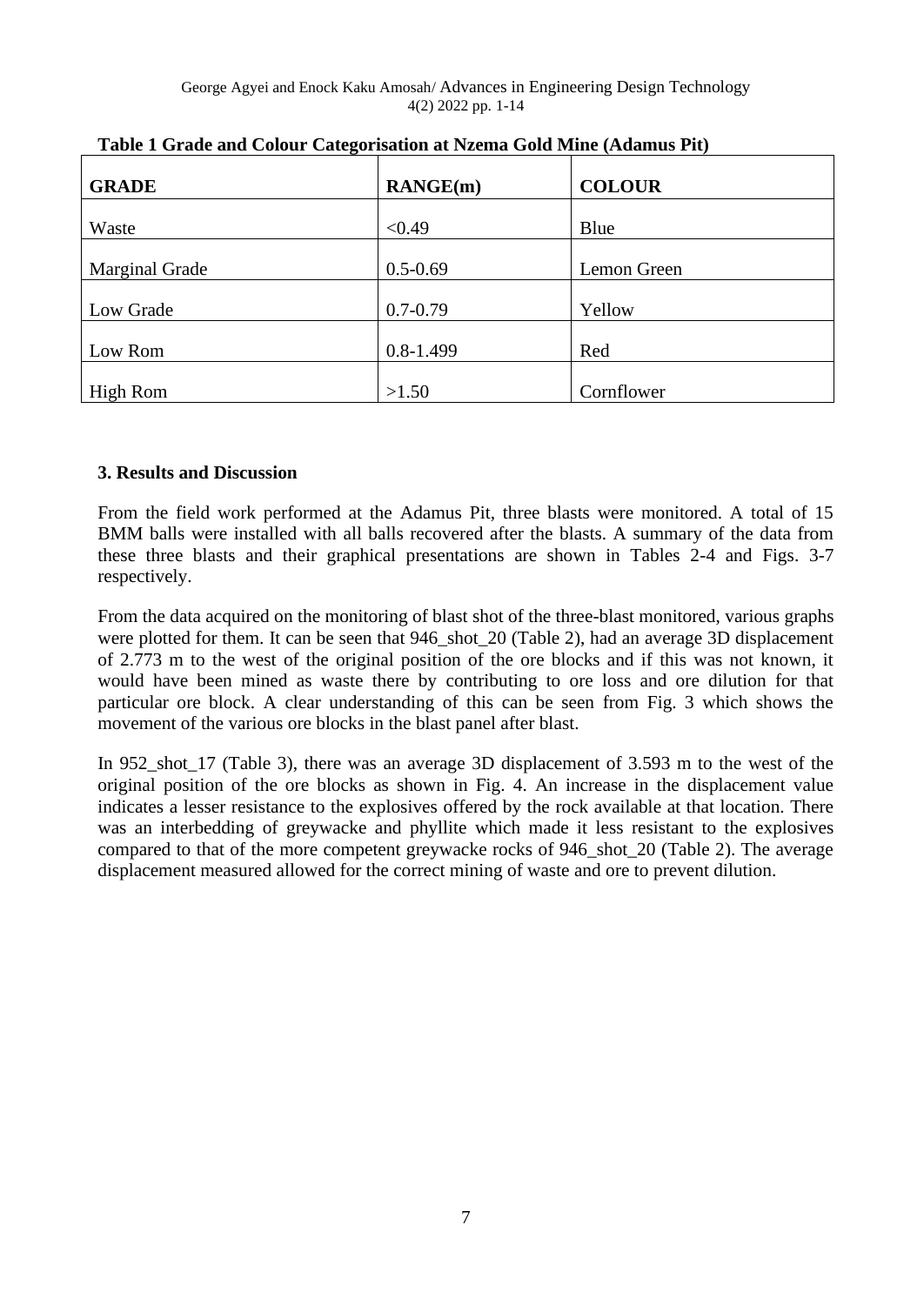| <b>Blast</b><br>Nam<br>$\mathbf{e}$     | 946_shot_<br>20             |                 |                                    |               |                |                    |                            |                              |                        |
|-----------------------------------------|-----------------------------|-----------------|------------------------------------|---------------|----------------|--------------------|----------------------------|------------------------------|------------------------|
| Date                                    | 02/05/202<br>$\overline{0}$ |                 |                                    |               |                |                    |                            |                              |                        |
|                                         |                             |                 |                                    |               |                |                    |                            |                              |                        |
| <b>BM</b><br>M<br>Seria<br>$\mathbf{1}$ | Collar<br>East              | Collar<br>North | Insta<br>nt<br>Dept<br>$\mathbf h$ | After<br>East | After<br>North | 3D<br>Distan<br>ce | Horizont<br>al<br>Distance | Vertica<br>1<br>Distan<br>ce | Heav<br>${\rm e}$      |
| $1-R$                                   | 575366.59<br>8              | 550865.<br>15   | $\overline{4}$                     | 575364.<br>78 | 550864.<br>74  | 1.9628<br>8        | 1.86454<br>3               | 0.6135                       | 2.80<br>$\overline{4}$ |
| $2-Y$                                   | 575366.59<br>8              | 550865.<br>15   | 1.6                                | 575366.<br>11 | 550864.<br>59  | 1.9260<br>6        | 0.74618                    | 1.7756                       | 2.52<br>7              |
| $3-G$                                   | 575371.58<br>$\overline{2}$ | 550881.<br>96   | 4.6                                | 575367.<br>95 | 550881.<br>55  | 3.6631<br>1        | 3.65545<br>8               | 0.2366                       | 2.28<br>8              |
| $4-O$                                   | 575371.58<br>$\overline{2}$ | 550881.<br>96   | 1.6                                | 575369.<br>67 | 550881.<br>66  | 2.8090<br>6        | 1.93264<br>$\overline{7}$  | 2.0385                       | 2.46<br>$\overline{3}$ |
| $5-Y$                                   | 575351.73<br>$\overline{4}$ | 550894.<br>06   | $\overline{3}$                     | 575348.<br>24 | 550894.<br>16  | 3.5053<br>$\tau$   | 3.49862<br>$\overline{4}$  | 0.2174                       | 0.61<br>3              |

# **Table 2 Summary of Blast Data from 946\_shot\_20**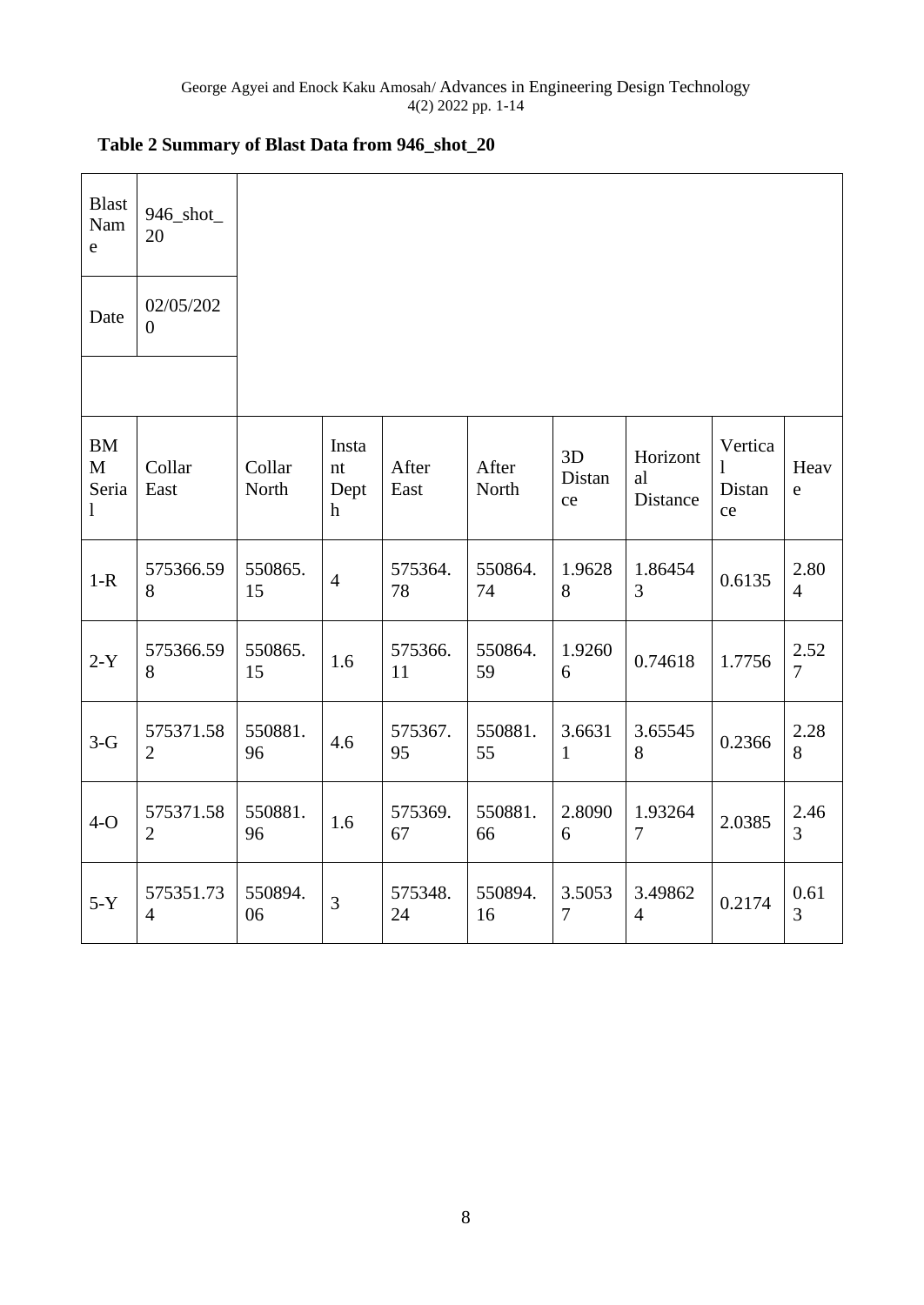

# **Fig. 3 The Positions of the BMMs for 946\_shot\_20 Pre and Post Blast**

# **Table 3 Summary of Blast Data from 952\_shot\_17**

| <b>Blast</b><br>Name | 952_shot_17    |                 |                  |               |             |                |                        |                      |       |
|----------------------|----------------|-----------------|------------------|---------------|-------------|----------------|------------------------|----------------------|-------|
| Date                 | 16/05/2020     |                 |                  |               |             |                |                        |                      |       |
|                      |                |                 |                  |               |             |                |                        |                      |       |
| <b>BMM</b><br>Serial | Collar<br>East | Collar<br>North | Instant<br>Depth | After<br>East | After North | 3D<br>Distance | Horizontal<br>Distance | Vertical<br>Distance | Heave |
| $1-R$                | 575458.1424    | 550862.3668     | 4.4              | 575454.008    | 550863.51   | 4.29381        | 4.28954                | 0.19151              | 2.222 |
| $2-Y$                | 575458.1424    | 550862.3668     | 1.5              | 575454.606    | 550862.884  | 4.02726        | 3.57402                | 1.85613              | 2.284 |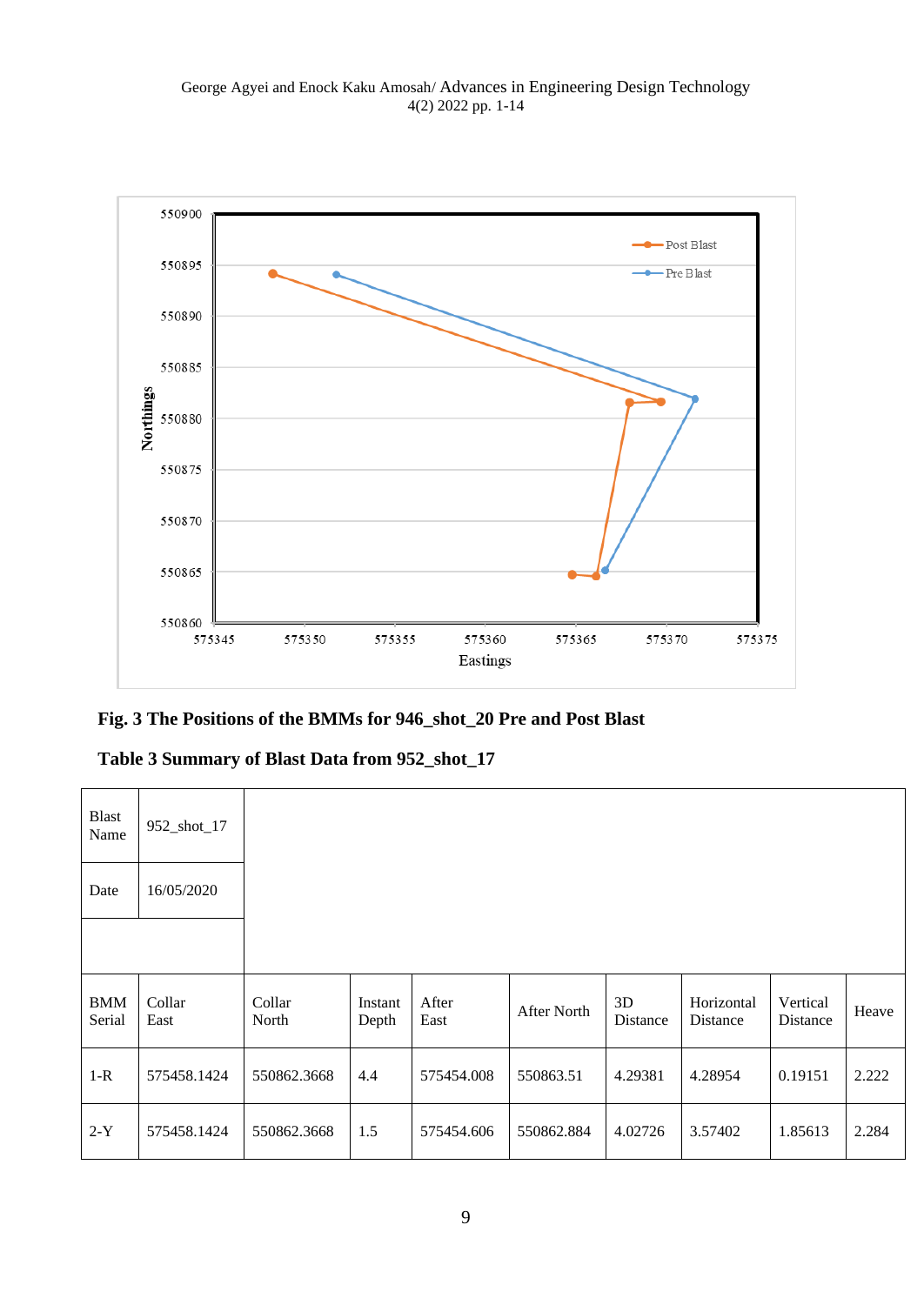George Agyei and Enock Kaku Amosah/ Advances in Engineering Design Technology 4(2) 2022 pp. 1-14

| $3-G$ | 575455.4452 | 550885.986 | 4.5 | 575451.75  | 550885.403 | 4.62914 | 3.74091 | $-2.72663$ | 0.134 |
|-------|-------------|------------|-----|------------|------------|---------|---------|------------|-------|
| $4-O$ | 575455.4452 | 550885.986 | 1.5 | 575454.641 | 550885.386 | 1.25681 | 1.00336 | $-0.75686$ | 0.267 |



#### **Fig. 4 Graph Showing the Positions of the BMMs for 952\_shot\_17 Pre and Post Blas**

For 952\_shot\_19 (Table 4), there was an average 3D displacement of 3.556 m of the original position of the ore blocks. This shows the ore blocks shifted averagely by 3.556; to know the actual positions of the ore blocks, there is the need to re-adjust the original positions of the ore blocks by that degree of distance to prevent the digging of waste as ore and vice versa leading to the prevention of dilution.

A graph was drawn using the horizontal displacements for 952\_shot\_19 (Table 4) bottom flitch and top flitch. It was observed that, the bottom flitch moved farther than the top flitch. The average horizontal movement for bottom and top flitches were 4.11 m and 3.06 m respectively (Fig. 6).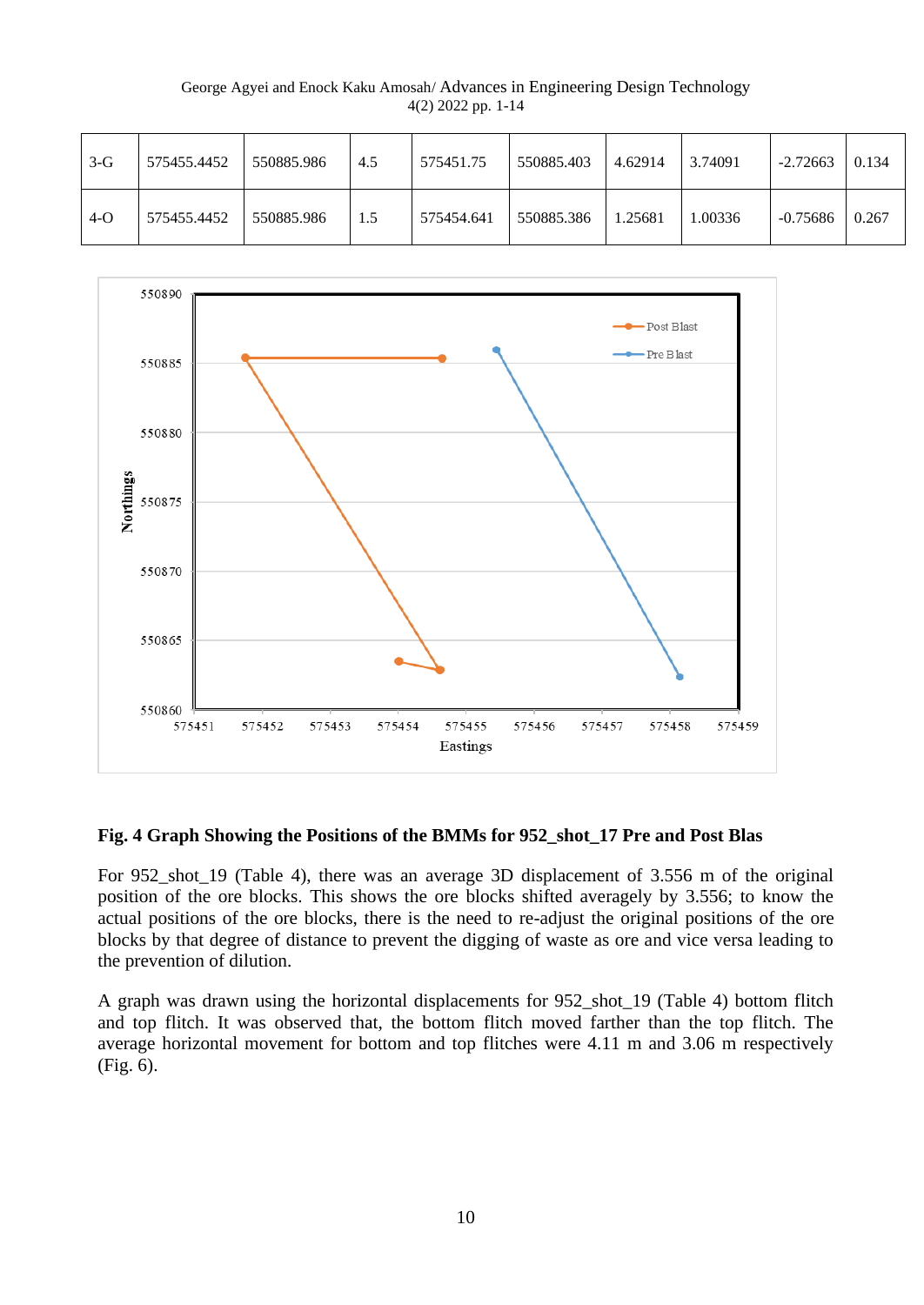| Table 4 Summary of Blast Data from 952_shot_19 |  |  |  |
|------------------------------------------------|--|--|--|
|------------------------------------------------|--|--|--|

| <b>Blast</b><br>Name | $952$ _sho<br>$t_{19}$ |                 |                  |                         |                |                |                        |                      |         |
|----------------------|------------------------|-----------------|------------------|-------------------------|----------------|----------------|------------------------|----------------------|---------|
| Date                 | 07/05/20<br>20         |                 |                  |                         |                |                |                        |                      |         |
|                      |                        |                 |                  |                         |                |                |                        |                      |         |
| <b>BMM</b><br>Serial | Collar<br>East         | Collar<br>North | Instant<br>Depth | After<br>East           | After<br>North | 3D<br>Distance | Horizontal<br>Distance | Vertical<br>Distance | Heave   |
| $1-R$                | 575434.<br>124         | 55088<br>2.23   | 4.5              | 57543<br>$\overline{0}$ | 55088<br>3.98  | 4.49223        | 4.474729               | 0.3961               | $-0.25$ |
| $2-Y$                | 575434.<br>124         | 55088<br>2.23   | 1.5              | 57543<br>1.68           | 55088<br>4.85  | 3.65415        | 3.577088               | $-0.7465$            | $-1.12$ |
| $3-G$                | 575428.<br>743         | 55090<br>9.88   | $\overline{4}$   | 57542<br>5.7            | 55091<br>1.27  | 3.44214        | 3.349026               | 0.7952               | 2.608   |
| $4-O$                | 575428.<br>743         | 55090<br>9.88   | 1.5              | 57542<br>6.68           | 55091<br>1.18  | 2.7491         | 2.438126               | 1.2701               | 2.514   |
| $5-R$                | 575419.<br>553         | 55091<br>4.63   | 4.5              | 57541<br>5.51           | 55091<br>5.92  | 4.44227        | 4.245888               | 1.3062               | 1.708   |
| $6-Y$                | 575419.<br>553         | 55091<br>4.63   | 1.5              | 57541<br>7.12           | 55091<br>5.51  | 2.76945        | 2.585835               | 0.9916               | 1.581   |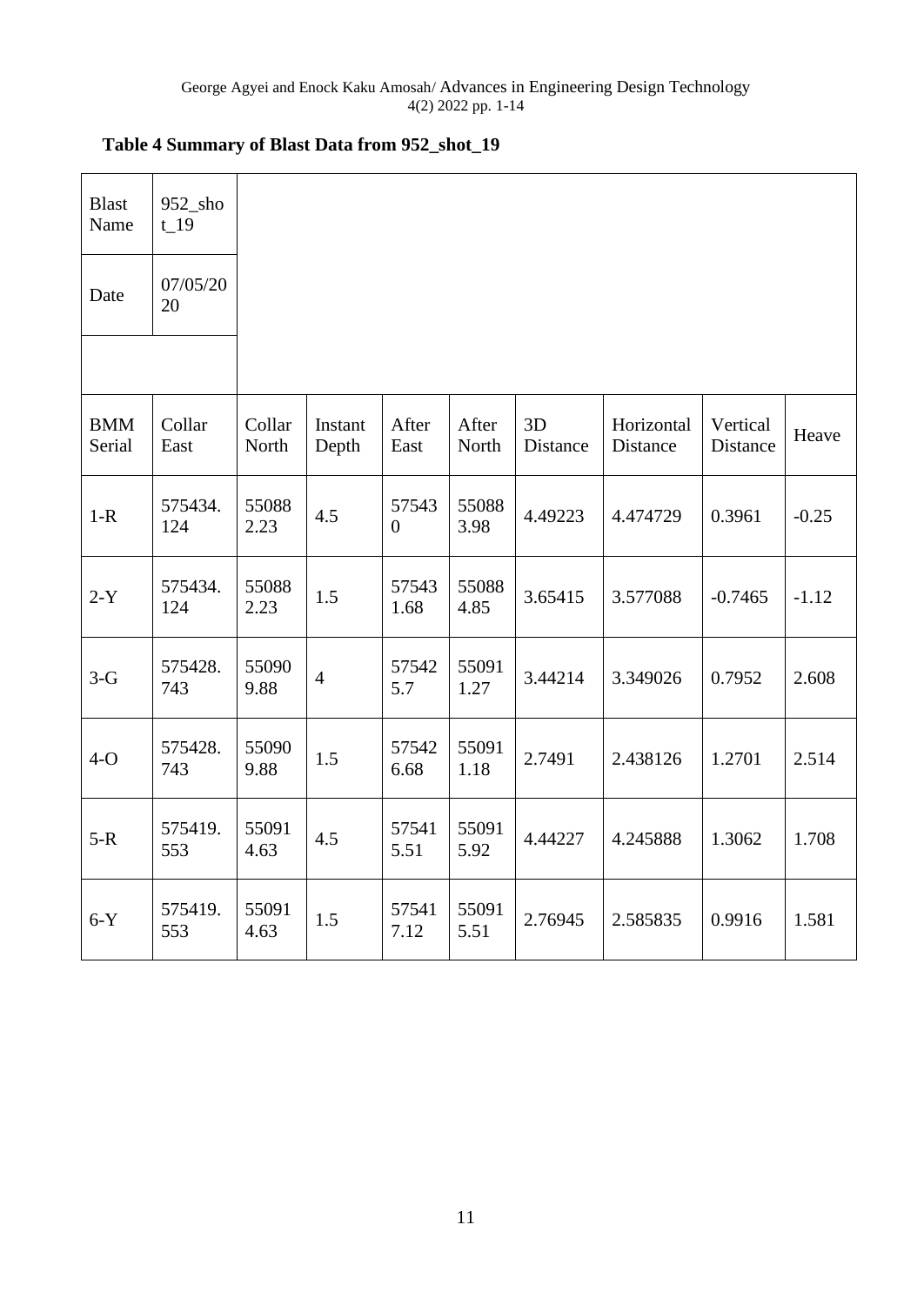George Agyei and Enock Kaku Amosah/ Advances in Engineering Design Technology 4(2) 2022 pp. 1-14



#### **Fig. 5 Graph Showing the Positions of the BMMs for 952\_shot\_19 Pre and Post Blast**

The exercise was carried out for the vertical movement. It should be noted that the heave or vertical movement was calculated from the top of the bench i.e., for 952\_shot\_19 (Table 4), the top of the bench was 952 RL, hence material above 952 RL was classified as a heave. It could be observed that the top flitch moved higher than the bottom flitch. The average vertical movement for top and bottom flitches were 1.0 m and 0.83 m respectively (Fig7).



**Fig. 6 Graph of Horizontal Movement Interpretation for 952\_shot\_19 Top and Bottom Flitch**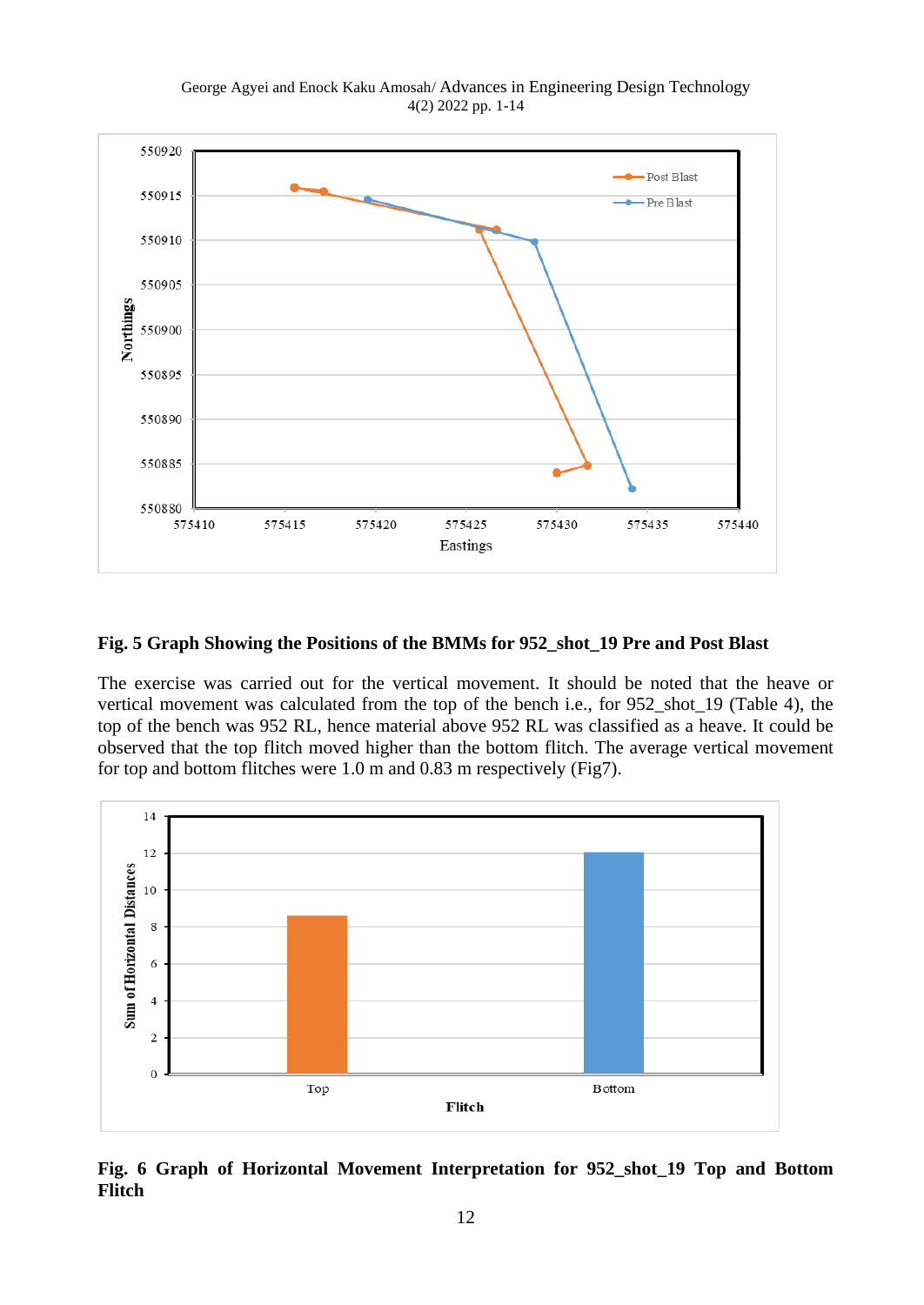

**Fig. 7 Graph of Vertical Movement Interpretation for 952\_shot\_19 Top and Bottom Flitch**

From the field activities performed, the following observations concerning ore dilution and ore loss were made. Excessive back break occurs when the orebody to be blasted lies in between weak waste rock zones. These weak waste rocks are affected to some degree by the blast and end up breaking and diluting the ore. Excessive flyrocks occur when rocks travel far across the blast panel after blasting. The flyrock causes the movement of rock from one block to another causing the dilution of the ore block corroborating with [11;12] for similar conditions. Wrong destination of mined material; transporting waste materials to the ROM pad and ROM material to waste dump can lead to ore dilution and ore loss. Trucks may spill waste on the ore as it moves on it, and this can also lead to ore dilution. Inaccurate sorting occurs when the digger operators are not accurately directed to dig the right material and also digging beyond the contacts of the orebody. Wrong ore mark out can lead to ore dilution. Less knowledge about the lithology and structures present may lead to improper delineation of the ore from waste thereby causing ore dilution.

The epitome of the analysis, therefore, is to find out the probable causes of ore loss and ore dilution at the mine, propose possible answers to these operational problems and evaluate the effects of blast induced movement on ore blocks with the use of Blast Movement Technology (BMT). Information was collected on BMM of the mine for examination, and it was observed that, the lowest flitch of the blasted material moved more than the topmost flitch in the horizontal direction while the opposite was the case for the vertical movement. Controlling ore loss, dilution and misclassification is indispensable for all modern mining operations. Ore movement takes place in all blasts, and the inability to account for post-blast movement results in ore sent to the waste pile and waste rock to the processing plant.

# **4. Conclusion and Recommendations**

The following conclusions are drawn:

i. The lesser the resistance of the explosives to the host rock, the higher the displacement of the rocks and vice versa. Comparatively, 946\_shot\_20 (Table 4.2) gave a 3D displacement of 2.773 m and 952\_shot\_17 (Table 4.3) gave 3.593 m indicating a more competent host rock at 946\_shot\_20 (Table 4.2).